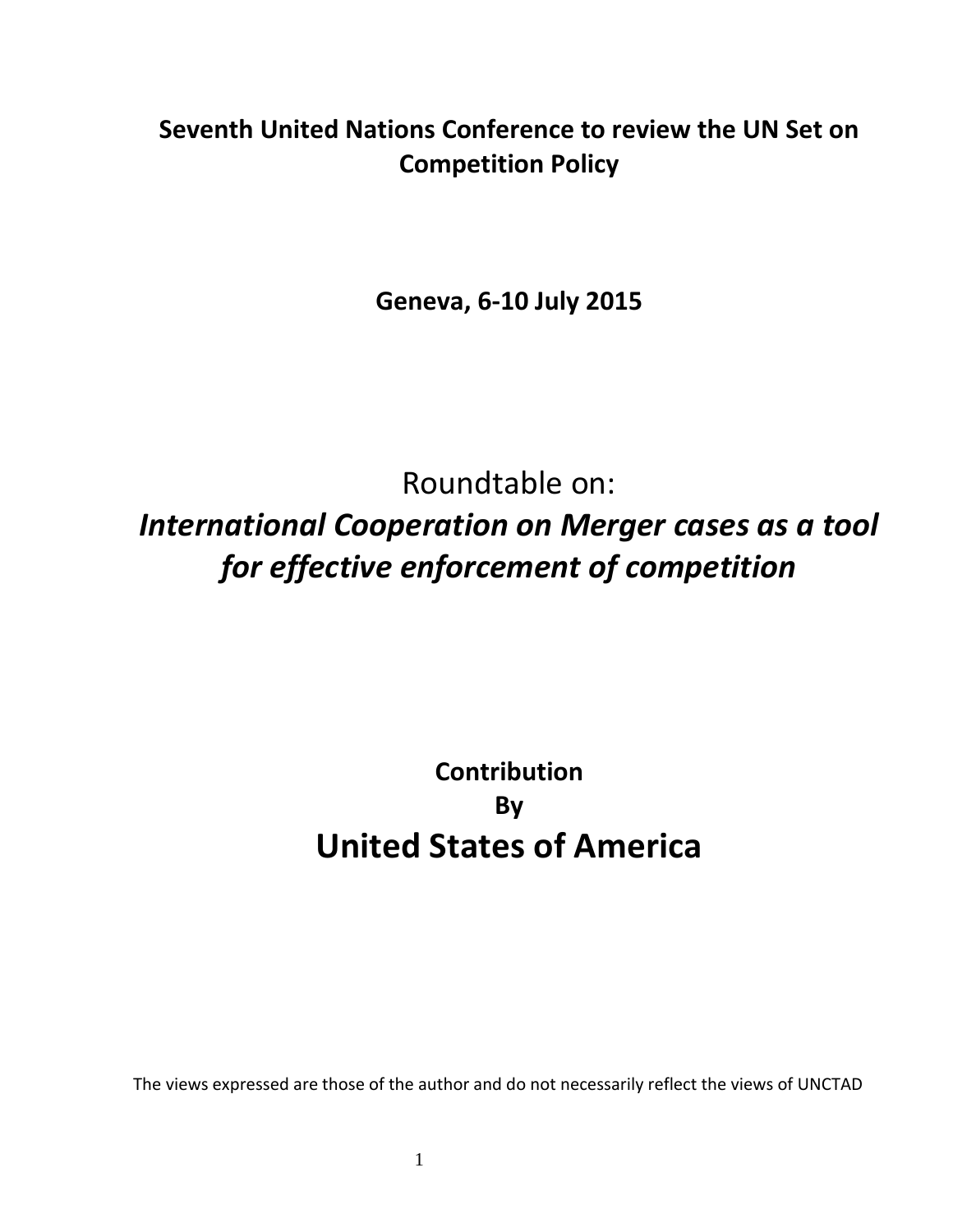In the past dozen years, the number of agencies reviewing mergers has increased dramatically.<sup>1</sup> Increasingly, cross-border merger transactions are investigated by more than one competition agency.<sup>2</sup> During that time frame, the U.S. antitrust agencies' (the Antitrust Division of the Department of Justice ("DOJ") and the Federal Trade Commission ("FTC"), collectively the "U.S. Agencies") have engaged in international case cooperation ("cooperation") involving competition agencies from an increasing number of jurisdictions,<sup>3</sup> and cooperation has deepened between competition agencies that work together most often. This is particularly the case in merger case cooperation, the focus of this submission.<sup>4</sup> We expect this trend of expanding and deepening cooperation will continue.

Through cooperation, a competition agency coordinates its domestic investigation with those of other competition agencies reviewing the merger. Cooperation can improve the effectiveness of individual agency investigations and produce compatible outcomes in the review of the same matter.<sup>5</sup> Cooperation can benefit both parties and cooperating agencies. Parties benefit from more efficient reviews and a reduced risk of conflicting outcomes. Agencies enjoy these benefits and are better able to compare their own approaches and analyses with those of other jurisdictions, to learn from one another, and to engage in a process of continuous improvement and convergence.

For the U.S. Agencies, merger cooperation has worked most effectively when reviewing agencies make informal contacts early in their respective investigations. A written cooperation agreement is not necessary for the U.S. Agencies to engage in merger cooperation with other competition agencies. Early informal contact allows agencies to understand whether further

 $\overline{\phantom{a}}$ <sup>1</sup> While precise statistics are elusive, the growth in merger control can be understood by comparing Global Competition Review's annual compilations of MERGER CONTROL: THE INTERNATIONAL REGULATION OF MERGERS AND JOINT VENTURES. The compilations, while under inclusive, list 45 jurisdictions with merger control in 2003 and 77 in 2015.

<sup>2</sup> *See e.g.*, OECD Competition Committee, "International Enforcement Co-operation: Secretariat Report on the OECD/ICN Survey on International Enforcement Co-operation," 2013, at 66, *available at* <http://www.oecd.org/competition/InternEnforcementCooperation2013.pdf> (hereinafter, OECD-ICN Cooperation Survey Report).

<sup>3</sup> *See e.g.*, "FTC Fiscal Year 2014 Performance Report and Annual Performance Plan for Fiscal Years 2015 and 2016," at 99, *available at* [https://www.ftc.gov/system/files/documents/reports/1-fy-2015-2016-performance-plan-fy-](https://www.ftc.gov/system/files/documents/reports/1-fy-2015-2016-performance-plan-fy-2014-performance-report/pprfy15-16.pdf)[2014-performance-report/pprfy15-16.pdf,](https://www.ftc.gov/system/files/documents/reports/1-fy-2015-2016-performance-plan-fy-2014-performance-report/pprfy15-16.pdf) "FTC 2009 Performance and Accountability Report," at 14, *available at* [https://www.ftc.gov/sites/default/files/documents/reports\\_annual/performance-and-accountability](https://www.ftc.gov/sites/default/files/documents/reports_annual/performance-and-accountability-report/2009parreport.pdf)[report/2009parreport.pdf.](https://www.ftc.gov/sites/default/files/documents/reports_annual/performance-and-accountability-report/2009parreport.pdf) , and DOJ International Program Update, Spring 2015, available at [http://www.justice.gov/atr/division-update/2015/international-program-update.](http://www.justice.gov/atr/division-update/2015/international-program-update)

<sup>&</sup>lt;sup>4</sup> See e.g., OECD-ICN Cooperation Survey Report at 9, 66, 158 (showing a 35% increase in the number of merger investigations involving some international cooperation between 2007 and 2012 and finding that, of 55 competition agencies, 21 had experience with merger cooperation, and 46 agencies expected to see more cooperation in merger and non-merger matters in the future); UNCTAD, "UNCTAD Perspective on Competition Law and Policy," 2013, at 34, *available at* [http://unctad.org/en/PublicationsLibrary/ditcclpmisc2013d2\\_en.pdf.](http://unctad.org/en/PublicationsLibrary/ditcclpmisc2013d2_en.pdf)

<sup>&</sup>lt;sup>5</sup> Compatible outcomes are not necessarily identical outcomes, but rest on consistent analysis even if that analysis produces different results under different market conditions. In a case in which the same merger affects jurisdictions with differing market structures (such as where a merger reduces the number of competitors from eight to seven in one jurisdiction but from two to one in another), it is possible that two jurisdictions will conduct entirely consistent analyses, conclude that the competitive effects in their own countries will differ, and reach different conclusions on the competitive impact of the transaction within their jurisdictions.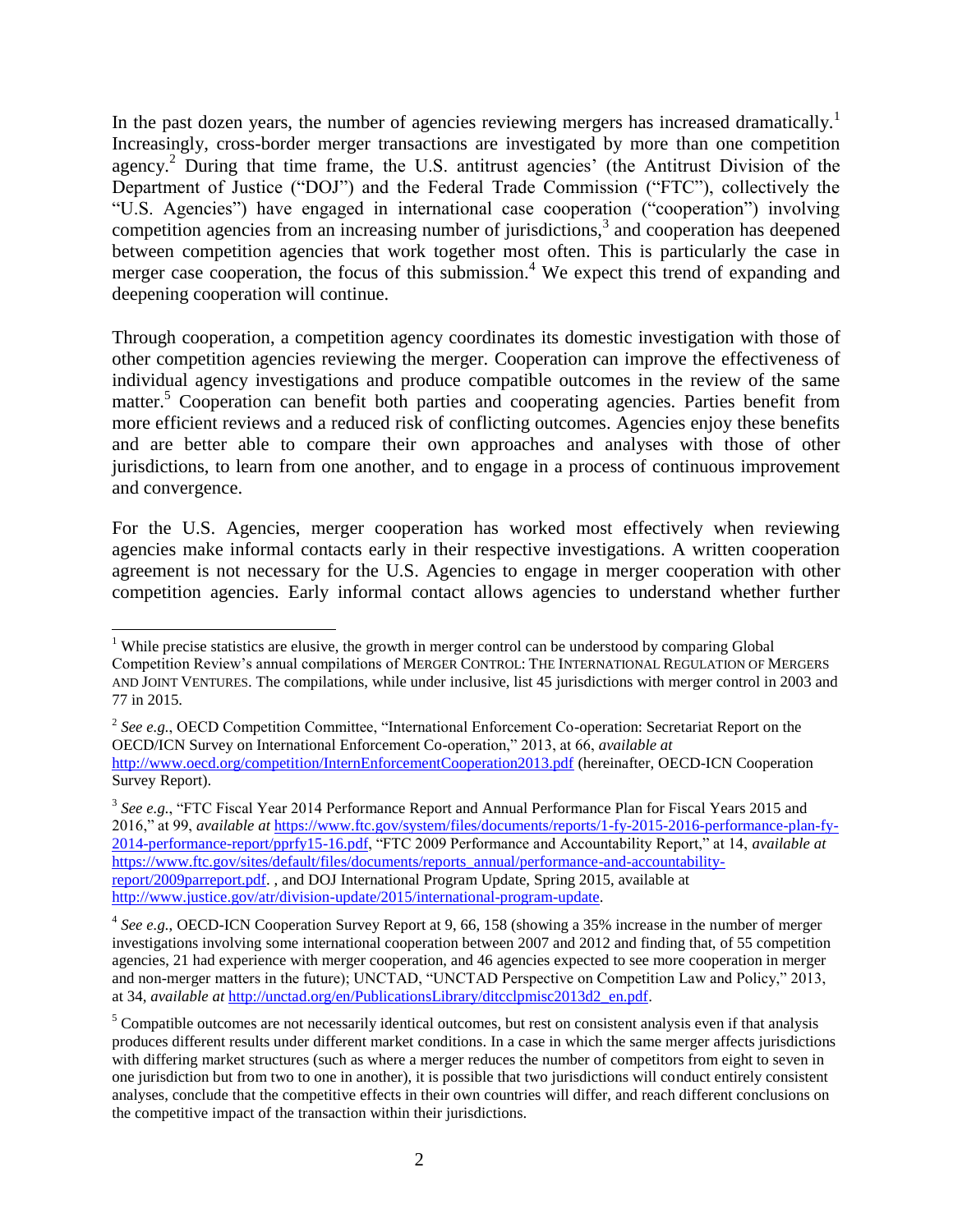cooperation is warranted. Such contacts are limited to public and non-confidential information. When it is in both reviewing agencies' and merging parties' interests to have more in-depth cooperation, parties may choose to provide agencies with waivers of confidentiality to enable cooperation based on the parties' confidential information.

This paper will: (1) examine the evolution of merger cooperation from the U.S. perspective; (2) discuss best practices for effective merger cooperation identified by agencies and international organizations, including the International Competition Network ("ICN"), the Organisation for Economic Co-operation and Development ("OECD"), and the United Nations Conference on Trade and Development ("UNCTAD"): (3) describe the U.S. Agencies' experiences working with newer competition agencies; and (4) provide some examples of successful merger cooperation involving U.S. Agencies and sister competition agencies.

#### **1. The Evolution of International Case Cooperation**

In large part, case cooperation began out of necessity, as a way to minimize friction caused by the application of competition law to international commerce. In the 1940s, the U.S. Courts applied competition laws to conduct taking place outside the United States if the conduct had a direct and intended effect in the United States.<sup>6</sup> This application led to certain international tensions, particularly when the conduct challenged as illegal under competition law was considered lawful or was even encouraged by another country's government.<sup>7</sup> As an increasing number of jurisdictions began to apply their competition laws in this manner, concerns increased, including at a political level. Different suggestions, including resolution through trade instruments,<sup>8</sup> were voiced, though practical case cooperation among competition agencies proved capable of helping to alleviate these concerns and shape the future of the international competition law system.

## *1.1. Cooperation among competition agencies*

Competition agencies recognized that they had a common interest in cooperating, especially in merger cases affecting multiple jurisdictions. On their own initiative, agencies began to cooperate with one another bilaterally.

l 6 *See e.g.*, *U.S. v. Aluminum Co. of America*, 148 F.2d 416 (2d Cir. 1945) (holding that "any state may impose liabilities, even upon persons not within its allegiance, for conduct outside its borders that has consequences within its borders which the state reprehends."). More information about the extraterritorial application of antitrust law and the evolution of international case cooperation in antitrust can be found in Molly Askin and Randolph Tritell, "International Antitrust Cooperation: Expanding the Circle," 2014, *available at*

[https://www.ftc.gov/system/files/attachments/key-speeches-presentations/141024expandcircle-askin-tritell.pdf;](https://www.ftc.gov/system/files/attachments/key-speeches-presentations/141024expandcircle-askin-tritell.pdf) and John J. Parisi, Cooperation Among Competition Authorities in Merger Regulation, 43 Cornell Int'l L.J. 55 (2010).

<sup>7</sup> As a leading British judge noted in *In re Westinghouse Elec. Corp. Uranium Contract Litig*. [1978] A.C. 547, 617 (H.L.), "It is axiomatic that in anti-trust matters the policy of one state may be to defend what it is the policy of another state to attack."

<sup>&</sup>lt;sup>8</sup> The World Trade Organization (WTO) began discussing competition issues in the Uruguay Round of negotiations in the 1980s, and discussions intensified under the Doha round. While some jurisdictions supported inclusion of competition disciplines into the WTO, some developed and developing countries questioned the wisdom of doing so. In the end, the WTO General Council removed competition law from the agenda for the Doha Round of meetings in 2004.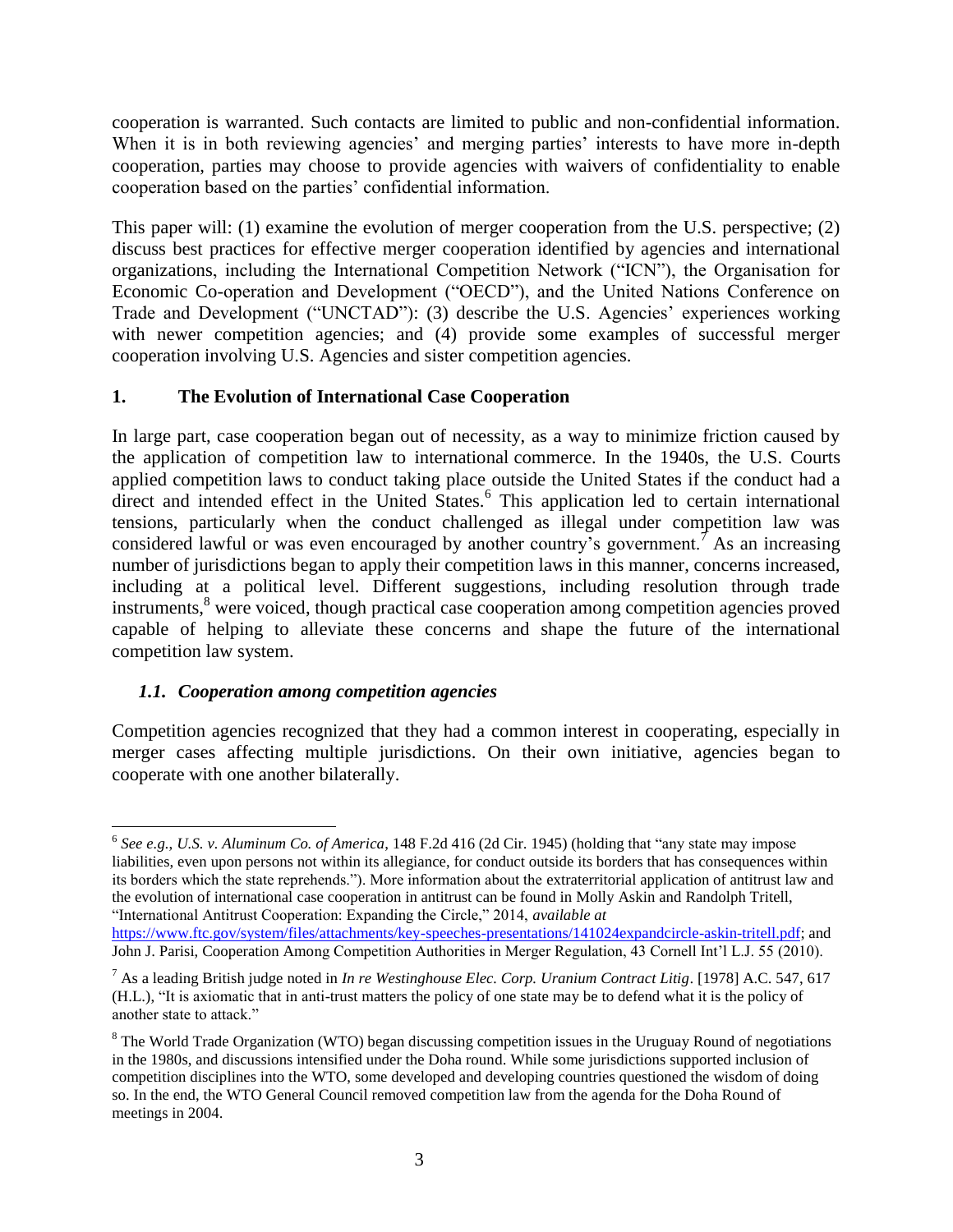They also worked multilaterally and bilaterally to develop cooperation guidance. Cooperation among agencies was first put on the international agenda in 1967, when the OECD published its first Recommendation regarding competition agency cooperation in antitrust investigations.<sup>9</sup> This Recommendation created a mechanism for competition agencies to consult one another when investigations involve issues that could have effects in other jurisdictions.

As agencies began to cooperate on individual investigations, they learned about one another's procedures, analytical methods, and approaches to understanding competitive effects. Discussions between and among competition agency staff addressed differences in the applicable laws in each jurisdiction, how differences affected the analysis of competitive effects, and how remedies could be structured to ensure compatibility. This served both to allow agencies to resolve cases in a way that avoided conflict, and to develop a shared understanding of competition enforcement, which has, in many instances, resulted in the long-term convergence of policies and practices of cooperating agencies.

As a pattern of cooperation emerged, the U.S. Agencies entered into several bilateral written agreements and arrangements with non-U.S. competition agencies. These documents memorialized a shared commitment to further cooperative relationships and served as catalysts for increased cooperation.<sup>10</sup>

Merger cooperation became increasingly common between the U.S. Agencies and other competition agencies that reviewed mergers in the 1990s and 2000s. While the vast majority of cooperation resulted in cases with compatible outcomes, there were a few notable and wellpublicized exceptions, including Institut Meriux (1990),  $11$  Boeing/McDonnell Douglas (1997),  $12$ 

 $10$  A complete list of agreements and arrangements is available at

<sup>&</sup>lt;sup>9</sup> See e.g., OECD, "Competition law enforcement," in International Regulatory Co-operation: Case Studies, Vol. 1, Chemicals, Consumer Products, Tax and Competition, OECD Publishing, 2013, at 77, *available at* [http://dx.doi.org/10.1787/9789264200487-6-en.](http://dx.doi.org/10.1787/9789264200487-6-en)

[http://www.ftc.gov/policy/international/international-cooperation-agreements.](http://www.ftc.gov/policy/international/international-cooperation-agreements) With the exception of a 1999 IAEAA agreement with Australia, they do not allow for the sharing confidential information without waivers from the parties. The United States has bilateral cooperation agreements with ten jurisdictions: Germany (1976); Australia (1982); the European Communities (1991); Canada (1995); Brazil, Israel, and Japan (1999); Mexico (2000); Chile (2011), and Colombia (2014), and the Agencies entered into Memoranda of Understanding with the Russian Federal Anti-Monopoly Service (2009), the three Chinese Anti-Monopoly agencies (2011), the Ministry of Corporate Affairs (Government of India), and the Competition Commission of India (2012). Competition-related issues also may be addressed in bilateral and multilateral trade agreements. Approximately half of the free trade agreements the United States has signed (the North American Free Trade Agreement (NAFTA) and bilateral agreements with Australia, Chile, Colombia, Korea, Peru, and Singapore), include a chapter on competition policy. The chapters typically include provisions providing for cooperation between the parties in competition enforcement and policy, as well as maintaining a competition law and agency and consultation to resolve disagreements. Importantly, these provisions are not subject to dispute settlement. While these represent binding obligations between states, they do not play a significant role in governing relationships between the U.S. Agencies and sister agencies. The United States' trade agreements are available at [http://www.state.gov/e/eb/tpp/bta/fta/fta/index.htm.](http://www.state.gov/e/eb/tpp/bta/fta/fta/index.htm)

<sup>11</sup> *In re Institut Merieux*, 113 F.T.C. 742 (1990).

<sup>&</sup>lt;sup>12</sup> *See* William E. Kovacic, "Transatlantic Turbulence: The Boeing-McDonnell Douglas Merger and International Competition Policy," 68 Antitrust L.J. 805 (2001).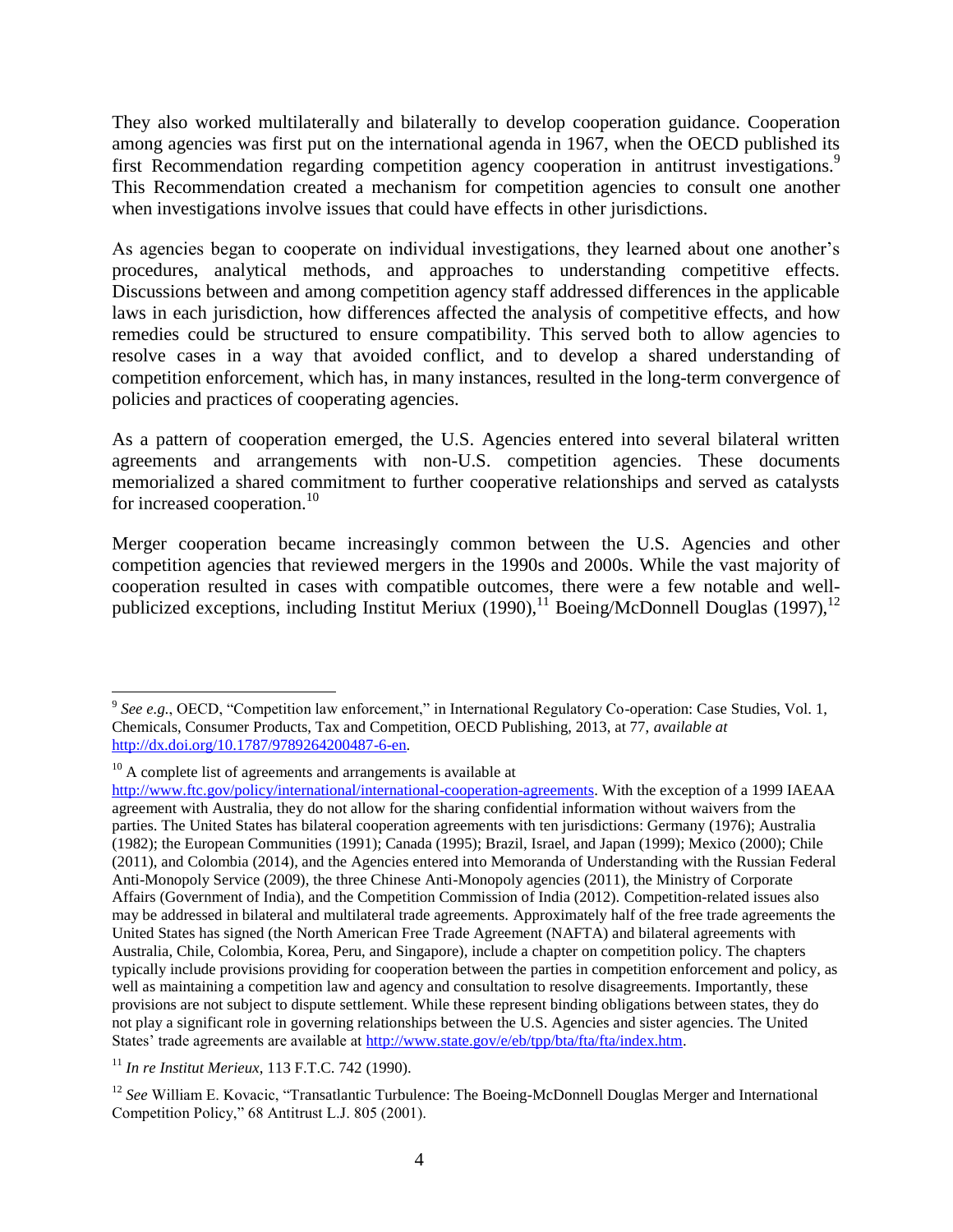and General Electric/Honeywell  $(2001)$ .<sup>13</sup> Following these incidents, the affected agencies redoubled their efforts to strengthen cooperative relationships involving merger review.

#### *1.2. Lessons learned from bilateral merger cooperation*

Successes and the occasional stumble led the U.S. Agencies and their counterparts to evaluate and analyze how well cooperation worked in practice, and to find ways to improve the process. In 1999, between the Boeing/McDonnell Douglas and GE/Honeywell merger reviews, the U.S. Agencies and European Commission's DG Competition ("DG COMP") established a U.S.-E.C. mergers working group to take stock of the experience gained through cooperation to date and to examine where cooperation could be enhanced, with a particular focus on remedies. The U.S.- E.C. mergers working group's work led to an October 2002 document describing best practices for merger cooperation between the U.S. and E.C., which was updated in 2011.<sup>14</sup> Certain of the lessons learned that were codified in these documents are broadly applicable and can be useful for agencies with less merger cooperation experience, including:

- The value of prompt communication among competition agencies and acknowledgement that the nature and frequency of further communications will be case-specific;
- The importance of establishing staff level points of contact to facilitate early and informal communication;
- The value of coordinating merger review timetables between cooperating agencies;
- The importance of sharing publicly available information and other information that can be shared without infringing confidentiality legislation;
- The role that the parties can play to facilitate the cooperative process, in particular concerning the coordination of the timing of investigations, and in granting waivers of confidentiality to facilitate informed discussion of theories of harm and remedies;
- The need for coordination between cooperating agencies at key stages of their investigations, including the final stage when agencies consider potential remedies to preserve competition; and
- $\bullet$  The importance of avoiding conflicting or inconsistent remedies.<sup>15</sup>

The benefits of these practices can be seen in the numerous cases in which the U.S. Agencies and DG COMP have cooperated in reviewing since 2001, including several with complex remedial arrangements involving divestitures on both sides of the Atlantic, during which there have been

l <sup>13</sup> See Donna E. Patterson and Carl Shapiro, "Transatlantic Divergence in GE/Honeywell: Causes and Lessons," Antitrust Magazine, Fall 2001, at 18.

<sup>&</sup>lt;sup>14</sup> US-EU Merger Working Group, "Best Practices on Cooperation in Merger Investigations," October 2011, *available at* [https://www.ftc.gov/sites/default/files/attachments/international-antitrust-and-consumer-protection](https://www.ftc.gov/sites/default/files/attachments/international-antitrust-and-consumer-protection-cooperation-agreements/111014eumerger.pdf)[cooperation-agreements/111014eumerger.pdf.](https://www.ftc.gov/sites/default/files/attachments/international-antitrust-and-consumer-protection-cooperation-agreements/111014eumerger.pdf) 

<sup>&</sup>lt;sup>15</sup> *Id*. The 2011 best practice document also recognizes that an increasing number of mergers are subject to review by other competition authorities around the world.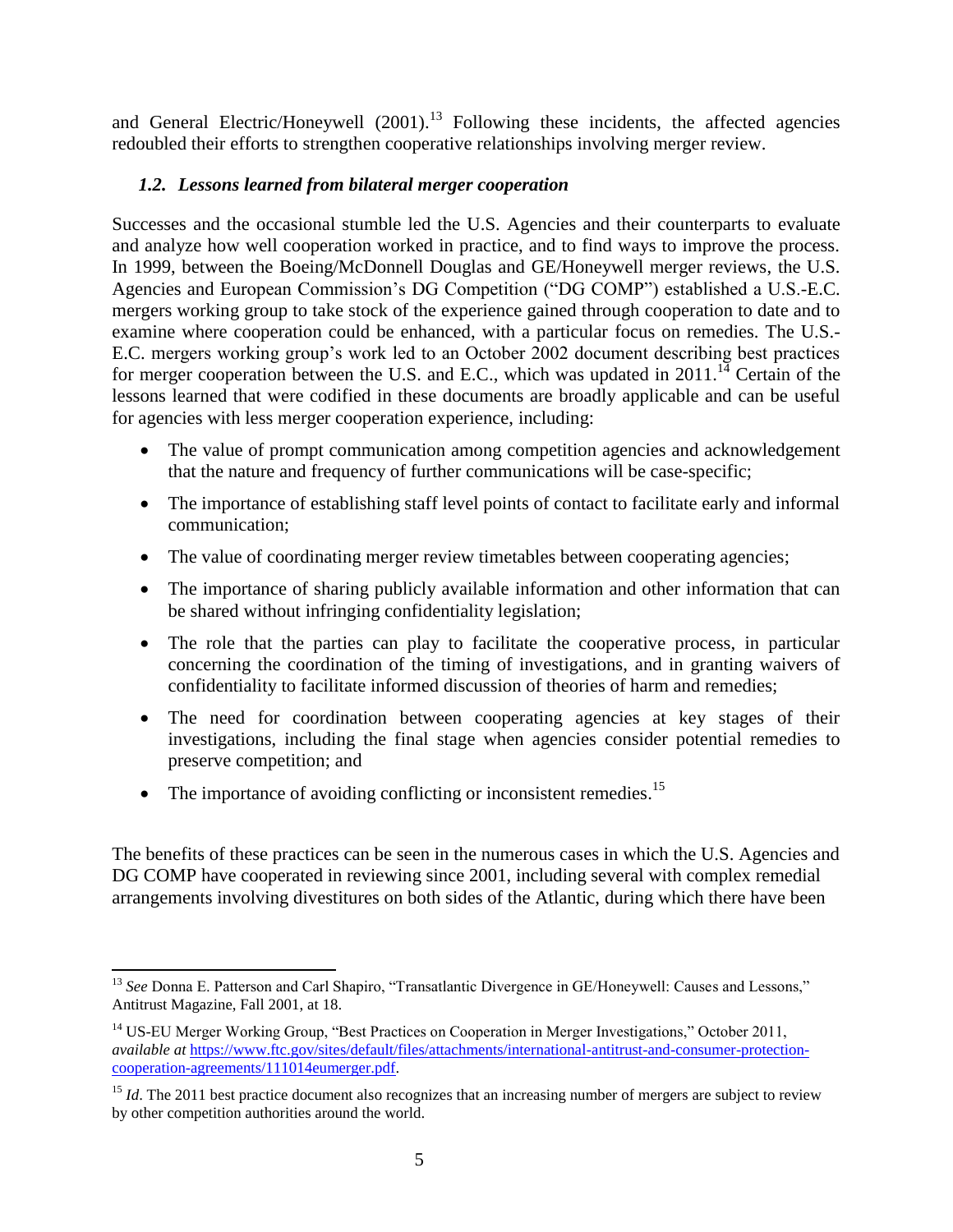no serious conflicts. The U.S. has also codified best practices with other jurisdictions, notably Canada, with similar results. $^{16}$ 

To make cooperation work in practice, the U.S. Agencies also established offices to handle and foster international cooperation. Staff of those offices reach out to, and receive inquiries from, other agencies concurrently reviewing mergers.<sup>17</sup> When agencies cooperated, their case handlers typically had early and regular telephone and e-mail contact. This has become routine practice with the competition agencies in the European Union, Canada, Australia, Germany, Japan, Mexico, and many other jurisdictions.

#### *1.3. The work of multilateral organizations to support case cooperation*

Bilateral experience and best practices have served as the basis of multilateral work on antitrust case cooperation as well. The Competition Committee of the OECD, the ICN, and UNCTAD, as well as regional organizations, help support case cooperation by developing cooperation frameworks and guidance and by providing opportunities for agency staff to build relationships. The guidance reflects some of the same elements as the bilateral best practices documents and recognizes that merger cooperation often begins with informal contacts and a discussion of publicly available information.

As noted above, the OECD Competition Committee first developed a recommendation to address cooperation in 1967. This non-binding Recommendation was updated and revised in 1973, 1979, 1986, 1995, <sup>18</sup> and most recently in 2014, with important revisions.<sup>19</sup> It includes provisions on coordination among competition agencies concurrently investigating the same transaction or conduct, the exchange of information (including confidential information), enhanced cooperation, and notifications of antitrust investigations in certain circumstances. Non-OECD members can use the Recommendation when considering cooperation in merger investigations.

 $\overline{\phantom{a}}$ 

<sup>&</sup>lt;sup>16</sup> The U.S. Agencies and Canada drafted best practices on cooperation in merger investigations in 2014, which reflected the long and smooth relationship in conducting merger reviews that affect two nations with many markets in common. *See* [https://www.ftc.gov/system/files/attachments/international-competition-consumer-protection](https://www.ftc.gov/system/files/attachments/international-competition-consumer-protection-cooperation-agreements/canada-us_merger_cooperation_best_practices.pdf)[cooperation-agreements/canada-us\\_merger\\_cooperation\\_best\\_practices.pdf.](https://www.ftc.gov/system/files/attachments/international-competition-consumer-protection-cooperation-agreements/canada-us_merger_cooperation_best_practices.pdf) The U.S. Agencies and the Chinese Ministry of Commerce ("MOFCOM") also issued Guidance for Case Cooperation in 2011. The Guidance provides a framework for cooperation when MOFCOM and one of the U.S. Agencies review the same merger. The document recognizes that case cooperation between the investigating agencies may help improve the efficiency of their investigations, and thereby maintain competition in their jurisdictions. *See* [https://www.ftc.gov/news-events/press](https://www.ftc.gov/news-events/press-releases/2011/11/federal-trade-commission-and-department-justice-meet-chinese)[releases/2011/11/federal-trade-commission-and-department-justice-meet-chinese.](https://www.ftc.gov/news-events/press-releases/2011/11/federal-trade-commission-and-department-justice-meet-chinese) 

<sup>&</sup>lt;sup>17</sup> See, e.g., Randolph Tritell and Elizabeth Kraus, The Federal Trade Commission's International Antitrust Program (May 2015), *available at* [https://www.ftc.gov/system/files/attachments/international](https://www.ftc.gov/system/files/attachments/international-competition/the_ftcs_international_antitrust_program_may_2015.pdf)[competition/the\\_ftcs\\_international\\_antitrust\\_program\\_may\\_2015.pdf,](https://www.ftc.gov/system/files/attachments/international-competition/the_ftcs_international_antitrust_program_may_2015.pdf) and the DOJ's International Antitrust Program, available a[t http://www.justice.gov/atr/public/international/index.html](http://www.justice.gov/atr/public/international/index.html).

 $18$  OECD, "Competition law enforcement," in International Regulatory Co-operation: Case Studies, Vol. 1, Chemicals, Consumer Products, Tax and Competition, OECD Publishing, 2013, at 77-78, *available at* [http://dx.doi.org/10.1787/9789264200487-6-en.](http://dx.doi.org/10.1787/9789264200487-6-en)

<sup>&</sup>lt;sup>19</sup> OECD, "Recommendation concerning International Co-operation on Competition Investigations and Proceedings" ("Recommendation"), 2014, *available at* [http://www.oecd.org/daf/competition/2014-rec-internat](http://www.oecd.org/daf/competition/2014-rec-internat-coop-competition.pdf)[coop-competition.pdf.](http://www.oecd.org/daf/competition/2014-rec-internat-coop-competition.pdf)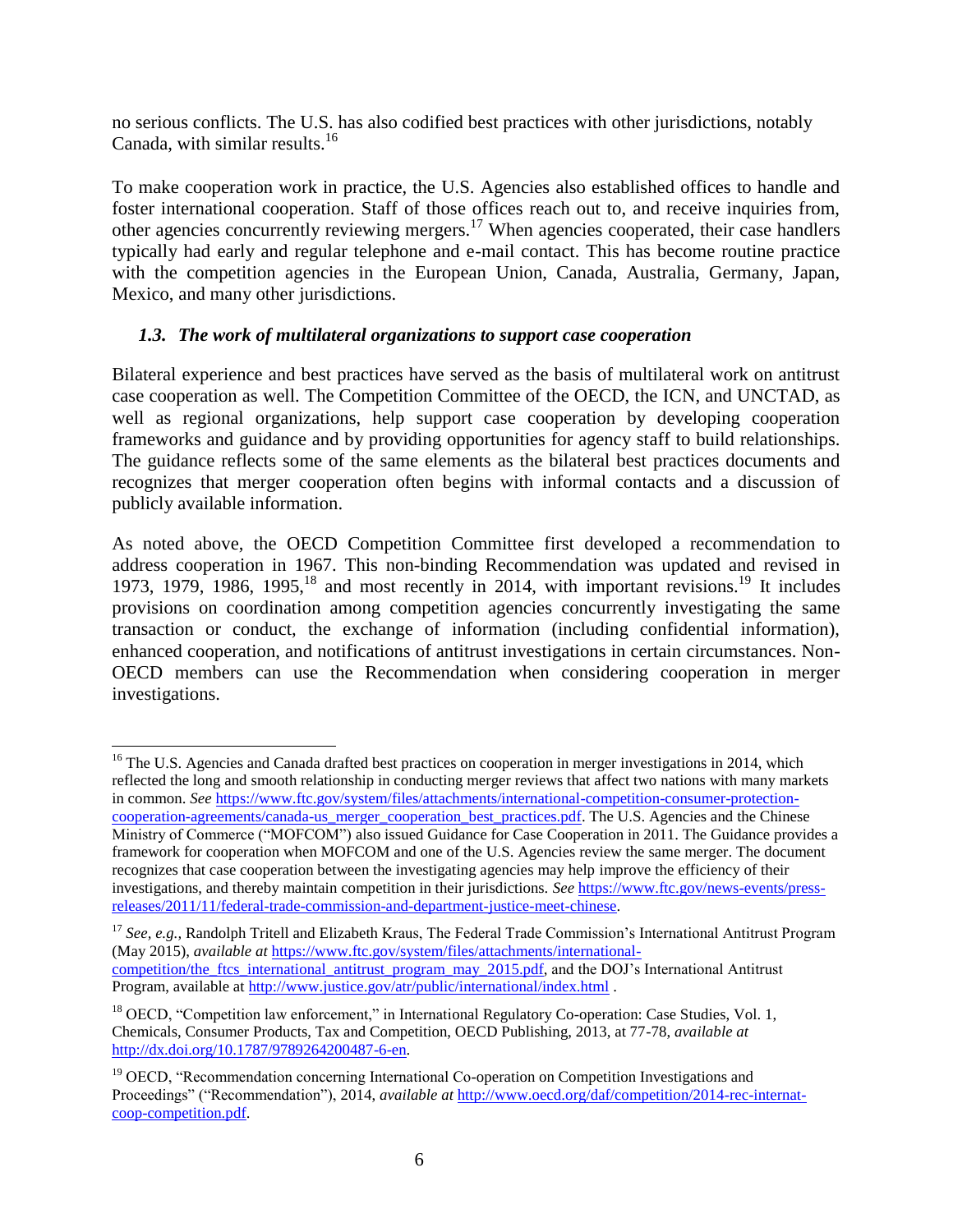The ICN has also created work products that any agency can use to facilitate and better understand merger cooperation. The ICN was founded in 2001, with the express purpose of "facilitat [ing] effective international cooperation to the benefit of member agencies."<sup>20</sup> The ICN now has 132 members from 119 jurisdictions. Member agencies work with one another directly to create ICN work product, including guidance, handbooks, and recommended practices.

To address merger cooperation,<sup>21</sup> the ICN created a Merger Notification and Review Procedures Recommended Practice on Interagency Coordination.<sup>22</sup> The ICN also created a non-binding voluntary Framework for Merger Review Cooperation, which provides, *inter alia*, points of contact for members to contact other agencies.<sup>23</sup> It is open to all ICN member agencies. In the most recent working year, the ICN's Merger Working Group drafted the Practical Guide on International Enforcement Cooperation in Mergers by drawing on the practical cooperation experiences of ICN member agencies and private sector attorneys. It offers practical guidance for agencies seeking to engage in cooperation and for merging parties and third parties seeking to facilitate cooperation.<sup>24</sup>

Together, the OECD and ICN collaborated to analyse international cooperation. In 2012 and 2013, the organizations surveyed members to better understand members' experiences in caserelated enforcement activities.<sup>25</sup> Results of this survey can help newer agencies understand other agencies' experiences with and views on cooperation. In addition to the work of OECD and ICN, UNCTAD's International Group of Experts provides an important forum for the discussion of cooperation,<sup>26</sup> conducts peer reviews of competition agencies, and above all, creates a forum where competition agency staffs can become more familiar with each other, which helps to breed the trust between agencies necessary to cooperation.

 $\overline{\phantom{a}}$ 

<sup>20</sup> ICN Mission Statement, *available at* [http://internationalcompetitionnetwork.org/about.aspx.](http://internationalcompetitionnetwork.org/about.aspx)

 $21$  ICN has also created guidance and other work product regarding non-merger cooperation. For a full list of ICN cooperation resources, se[e http://www.internationalcompetitionnetwork.org/about/cooperationwork.aspx.](http://www.internationalcompetitionnetwork.org/about/cooperationwork.aspx)

 $22$  ICN, "Recommended Practices for Merger Notification and Review Procedures," Recommended Practice X. Interagency Coordination, *available at* [http://internationalcompetitionnetwork.org/uploads/library/doc588.pdf.](http://internationalcompetitionnetwork.org/uploads/library/doc588.pdf) It is also available in French at<http://www.internationalcompetitionnetwork.org/uploads/library/doc590.pdf> and in Spanish at [http://www.internationalcompetitionnetwork.org/uploads/library/doc589.pdf.](http://www.internationalcompetitionnetwork.org/uploads/library/doc589.pdf)

<sup>23</sup> ICN, "International Competition Network's Framework for Merger Review Cooperation," 2012, *available at* [http://www.internationalcompetitionnetwork.org/uploads/library/doc803.pdf.](http://www.internationalcompetitionnetwork.org/uploads/library/doc803.pdf)

<sup>24</sup> ICN, "Practical Guide on International Enforcement Cooperation in Mergers," 2015, *available at* [http://www.internationalcompetitionnetwork.org/uploads/library/doc1031.pdf.](http://www.internationalcompetitionnetwork.org/uploads/library/doc1031.pdf)

<sup>25</sup> OECD/ICN Survey on International Competition Enforcement Co-operation, 2013, *available at*  [http://www.oecd.org/competition/oecd-icn-international-cooperation-survey.htm.](http://www.oecd.org/competition/oecd-icn-international-cooperation-survey.htm)

 $26$  For a list of UNCTAD's cooperation-related work, see Note by the UNCTAD secretariat, "International cooperation in merger cases as a tool for effective enforcement of competition law," TD/RBP/CONF.8/4, 2015, at 3, *available at* [http://unctad.org/meetings/en/SessionalDocuments/tdrbpconf8d4\\_en.pdf.](http://unctad.org/meetings/en/SessionalDocuments/tdrbpconf8d4_en.pdf)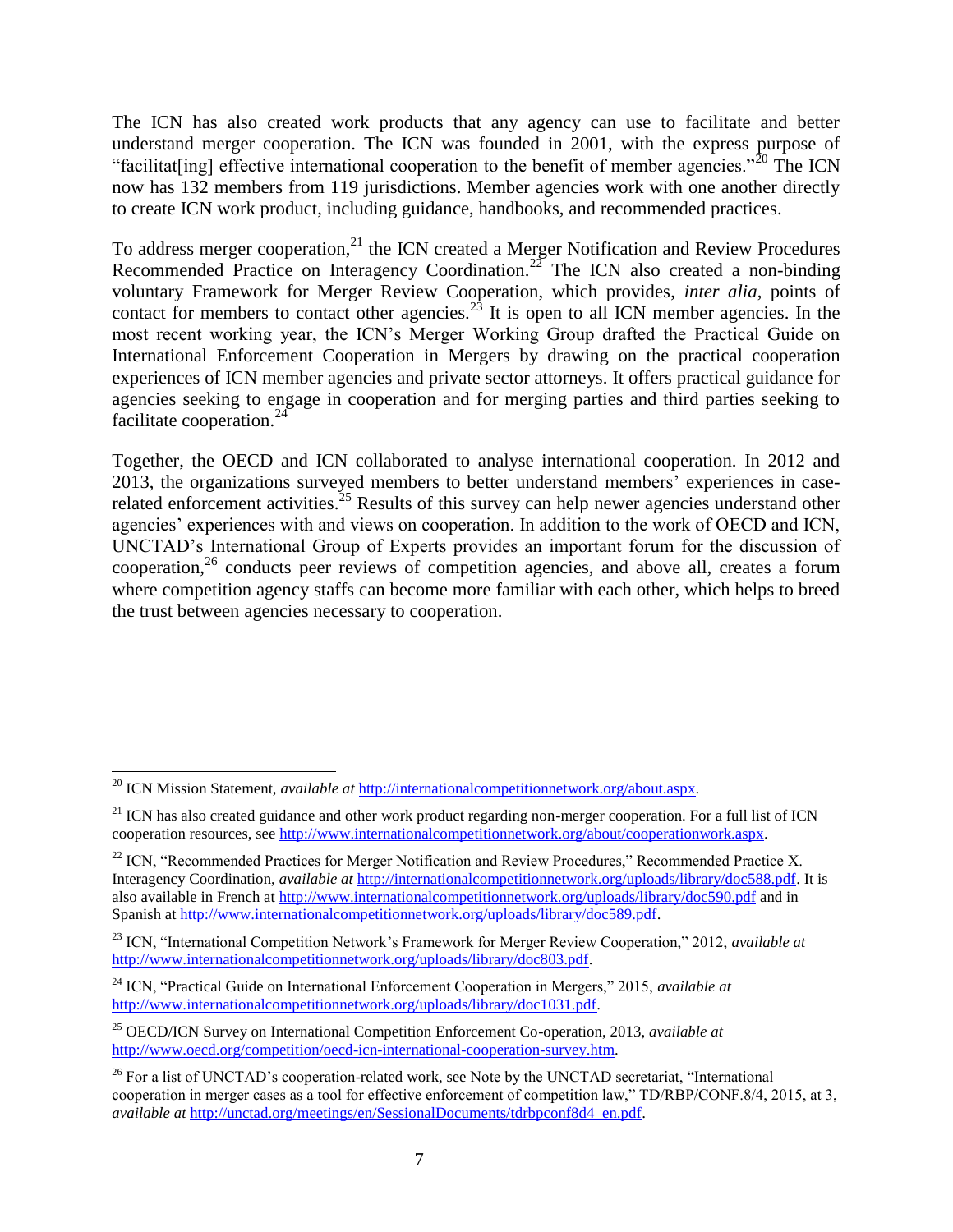#### **2. International Case Cooperation and Information Exchanges Today**

Effective cooperation depends on the ability to conduct informed discussions about mergers, their anticipated effects, and, if required, possible remedies. Consequently, it is critical to find ways to hold those discussions without infringing on confidentiality restrictions provided by competition legislation.

National laws and rules that protect confidential information from disclosure ("confidentiality protections") serve a vital purpose, and cooperation in merger investigations should avoid undermining such protections. In most jurisdictions, confidentiality protections prohibit the misuse of sensitive commercial and financial information. Staff must understand confidentiality protections to know what they are legally permitted to share with other agencies, and how information they receive can be used. The fact that reviewing agencies understand and scrupulously observe confidentiality protections in practice gives firms confidence that their confidential information will not be misused, and greater confidence in providing relevant information to reviewing agencies. Even pursuant to these rules, agencies can still exchange a significant amount of useful information, as explained below. Such cooperation can be based on different categories of information, including publicly available information, "agency confidential" information, and, in certain circumstances, confidential information.

#### *2.1 Publicly-available information*

A considerable amount of useful cooperation can take place based on publicly available information. This type of cooperation does not require an agency to share confidential information provided by parties to an investigation. For example, agency staff often develops substantial expertise in particular industries, and they can share their understanding of how an industry operates, important market participants, technological changes under way, and other pertinent information with sister agencies.

## *2.2* **"***Agency confidential" information*

In addition to cooperating on the basis of publicly available information, cooperation can be based on what the FTC and DOJ deem "agency confidential" information. This consists of information that the U.S. Agencies are not statutorily prohibited from disclosing but normally treat as non-public, $^{27}$  such as the existence of an investigation, staff's analysis of the relevant product and geographic markets, the competitive effects of the transaction or conduct, the timing of the investigation, and potential remedies. The U.S. Agencies have generally been willing to share this type of information with other agencies that have given it appropriate assurances of confidentiality, either through a bilateral or multilateral arrangement, such as the OECD Council Recommendation concerning International Co-operation in Competition Investigations and Proceedings<sup>28</sup> or the ICN Framework for Merger Review Cooperation.<sup>29</sup>

l

<sup>&</sup>lt;sup>27</sup> See United States, "Discussion on How to Define Confidential Information," October 2013, [http://www.ftc.gov/sites/default/files/attachments/us-submissions-oecd-other-international-competition-fora/1310us](http://www.ftc.gov/sites/default/files/attachments/us-submissions-oecd-other-international-competition-fora/1310us-confidentialinfo.pdf)[confidentialinfo.pdf.](http://www.ftc.gov/sites/default/files/attachments/us-submissions-oecd-other-international-competition-fora/1310us-confidentialinfo.pdf)

<sup>28</sup> *Supra* at n.19.

<sup>29</sup> *Supra* at n.23.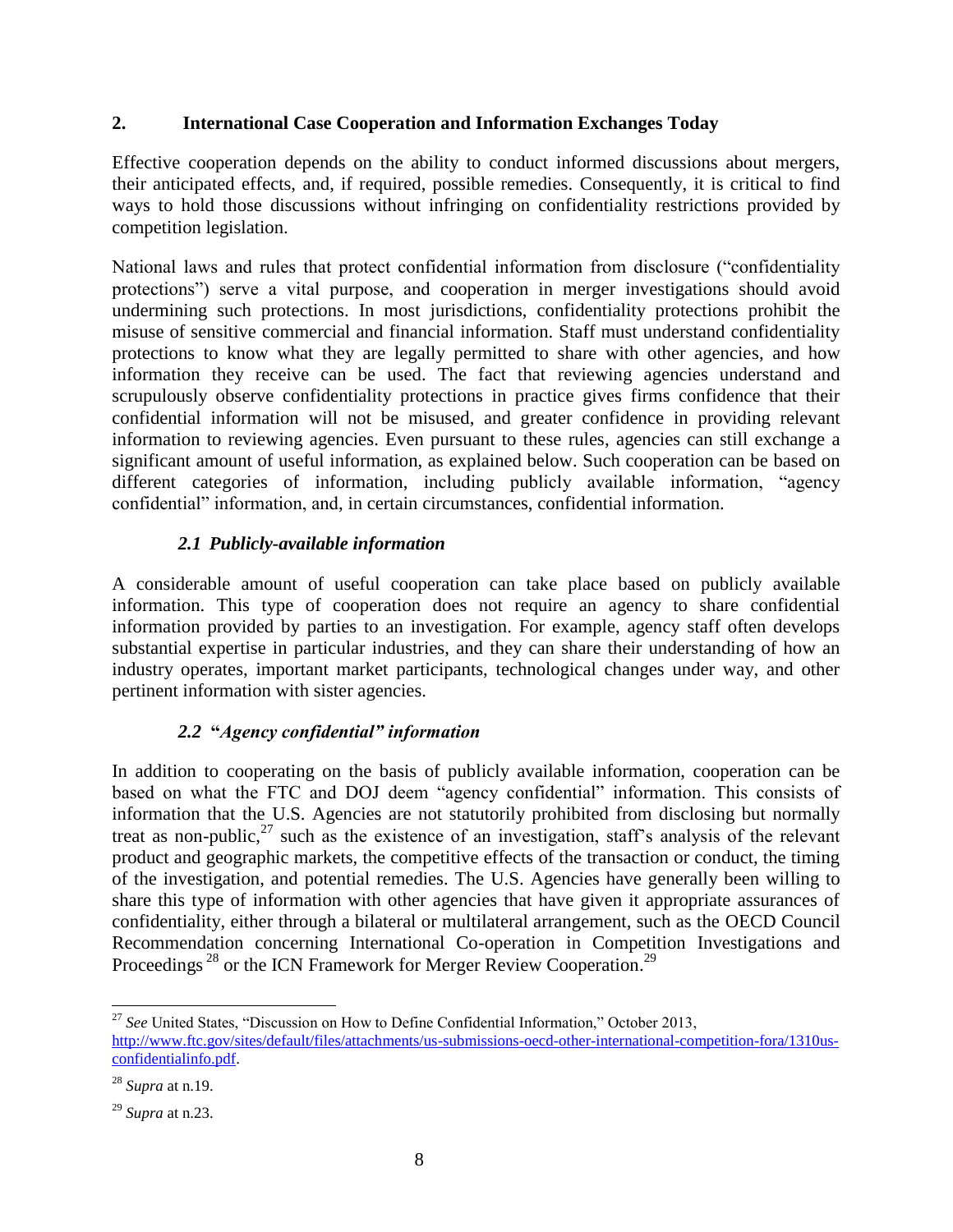#### *2.3 Confidential information*

In certain matters, the agencies find that the exchange of confidential information is valuable to effectively engage in in-depth cooperation, which may include jointly analyzing theories of harm and designing appropriate remedies. All information provided to U.S. Agencies pursuant to its pre-merger notification system and all information that the agencies compel production of, and, in the case of the FTC, all information provided to the agency voluntarily in lieu of compulsory process, is confidential. However, the party who provides the information is permitted to waive the protection of those laws, to allow the cooperating agencies to discuss and share a party's or third party's confidential information. In merger investigations conducted by the U.S. Agencies, parties routinely choose to waive statutory confidentiality protections to facilitate cooperation by providing the reviewing agency with written waivers of confidentiality ("waivers"). The U.S. Agencies have found that waivers can make investigations more efficient and facilitate more consistent analysis and remedies by agencies investigating the same matter. The parties usually find that it is in their interest to grant waivers, as agencies in regular and frank communication with each other are more likely to reach consistent results.

Waivers can be helpful at different stages of merger review. For example, when they are provided early in an investigation, they can allow cooperating agencies to engage in in-depth discussions of relevant markets, theories of harm, and supporting evidence. Such discussions between cooperating agencies can help focus investigations more quickly on key issues and competitive concerns. Waivers can also be particularly important when the parties begin to discuss remedy proposals, including divestitures. Remedial orders can be very complex, and it is important that orders allow interoperability across jurisdictions. Through discussion and mutual understanding of the terms and operation of a remedy, agencies can, to the extent possible, ensure that consistent orders will be drafted. The discussion of confidential information is helpful and may be necessary to these discussions, and waivers can prove critical in these instances.

To facilitate understanding and use of waivers, the U.S. Agencies released a model waiver of confidentiality for use in civil matters involving non-U.S. competition authorities and an FAQ about confidentiality protections and providing waivers.<sup>30</sup> Many competition agencies around the world also use confidentiality waivers, although they are used more commonly by agencies with mature competition regimes. The ICN has also created a model waiver of confidentiality accompanying its report on Waivers of Confidentiality in Merger Investigations.<sup>31</sup>

#### **3. Work with Newer Competition Agencies**

l

Cooperation is most effective when agencies have developed a relationship of trust and an understanding of each other's competition laws and practices. This understanding is gained most effectively through contacts between competition agency staffs. As mentioned in section 1.3, international organizations, such as the ICN, OECD and UNCTAD, as well as regional groups, are important fora in which such relationships and understanding can be developed. Once staffs

<sup>&</sup>lt;sup>30</sup> "Joint Model Waiver of Confidentiality for Use in Civil Matters Involving Non-U.S. Competition Authorities," and "FAQ," *available at* [http://www.ftc.gov/policy/international/international-competition/international-waivers](http://www.ftc.gov/policy/international/international-competition/international-waivers-confidentiality-ftc-antitrust)[confidentiality-ftc-antitrust.](http://www.ftc.gov/policy/international/international-competition/international-waivers-confidentiality-ftc-antitrust) 

<sup>31</sup> [ICN, "Waivers of Confidentiality in Merger Investgations,"](http://www.internationalcompetitionnetwork.org/uploads/library/doc330.pdf) *available at* [http://www.internationalcompetitionnetwork.org/uploads/library/doc330.pdf.](http://www.internationalcompetitionnetwork.org/uploads/library/doc330.pdf)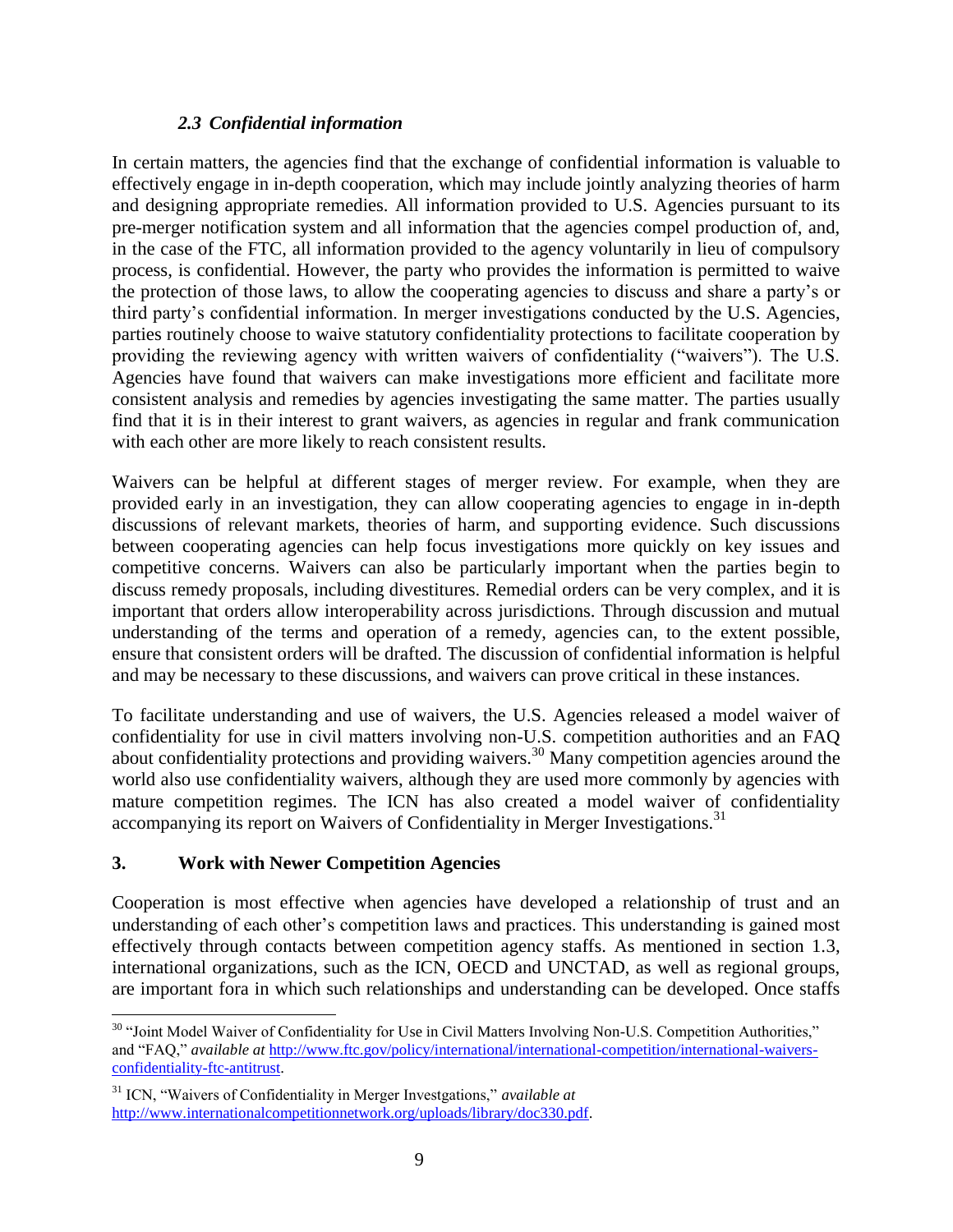understand each other's laws and have contacts at sister competition agencies, it is easier for staff to reach out to develop merger cooperation.

An example of a joint regional initiative that has enhanced newer agencies' ability to review mergers is the Inter-American Competition Alliance, $32$  which was formed by Latin American competition agencies in cooperation with the U.S. Agencies. It holds monthly Spanish-language teleseminars with officials from competition agencies throughout North, Central, and South America. Each member agency proposes and selects topics to present. The programs focus on practical enforcement issues, many of which involve mergers. This experience sharing has increased the contacts among agencies. The relationships fostered by the Alliance as well as the experiences discussed during the monthly calls have helped to support and further strengthen case cooperation in the Americas.

In addition to developing relationships with newer agencies through work in international organizations, the U.S. Agencies routinely work bilaterally with newer agencies. For example, our staffs may work together to share practices related to merger review, and other aspects of competition law and policy. This often takes place during study visits and through a robust technical assistance program<sup>33</sup> that includes the FTC's International Fellows and Interns Program and DOJ's Visiting International Enforcers Program. These programs serve to increase mutual understanding and build relations with enforcement partners around the world. Relationships and merger review practices built and strengthened through these contacts support cooperation on individual matters. Through the FTC's staff exchange program,<sup>34</sup> staff from non-U.S. competition agencies can work as part of FTC case teams reviewing mergers or investigating anticompetitive conduct. The FTC has also taken advantage of the statutory authority<sup>35</sup> to send its merger case handlers to work as part of case teams in other countries. Similarly, as part of DOJ's program, the agency hosted three visiting enforcers in 2014,<sup>36</sup> and DOJ managers have served as visiting enforcers with the Japan Fair Trade Commission and worked with DG COMP in Brussels.

<sup>33</sup> The U.S. Agencies conduct a wide range of technical assistance programs, including bilateral training missions, regional workshops, international roundtables, and resident advisor placements. *See, e.g.,* FTC Office of International Affairs, FY 2013 Technical Assistance Report, *available at* 

```
https://www.ftc.gov/system/files/attachments/international-technical-assistance-
```
[program/ftc\\_office\\_of\\_international\\_affairs\\_fy2013\\_technical\\_assistance\\_report\\_1.pdf.](https://www.ftc.gov/system/files/attachments/international-technical-assistance-program/ftc_office_of_international_affairs_fy2013_technical_assistance_report_1.pdf) These activities help foreign counterparts enhance their capacity to carry out effective merger reviews and enforce other aspects of competition law. *See also,* "U.S. Federal Trade Commission's and Department of Justice's Experience With Technical Assistance For The Effective Application of Competition Laws," 2008, at 7, *available at* [http://www.ftc.gov/sites/default/files/attachments/international-assistance-program/ftcdojtechnicalassist.pdf.](http://www.ftc.gov/sites/default/files/attachments/international-assistance-program/ftcdojtechnicalassist.pdf)

l

<sup>32</sup> *See* "Quines somos?," [http://www.crcal.org/alianza-interamericana/quienes-somos.](http://www.crcal.org/alianza-interamericana/quienes-somos) 

<sup>34</sup> FTC, "International Fellows Program," *available at* [https://www.ftc.gov/internationalfellows.](https://www.ftc.gov/internationalfellows)

<sup>35</sup> US SAFE WEB Act of 2006, 15 U.S.C. §57c-1.

<sup>36</sup> *See* Patricia Brink, Director of Civil Enforcement, Antitrust Division, U.S. Department of Justice, "International Cooperation: A View from the Trenches," Chicago, 2013, *available at*

[http://www.justice.gov/atr/public/speeches'296073.pdf.](http://www.justice.gov/atr/public/speeches) Participants were from the European Commission's Directorate General of Competition, the United Kingdom's Competition and Market Authority, and the Japan Fair Trade Commission.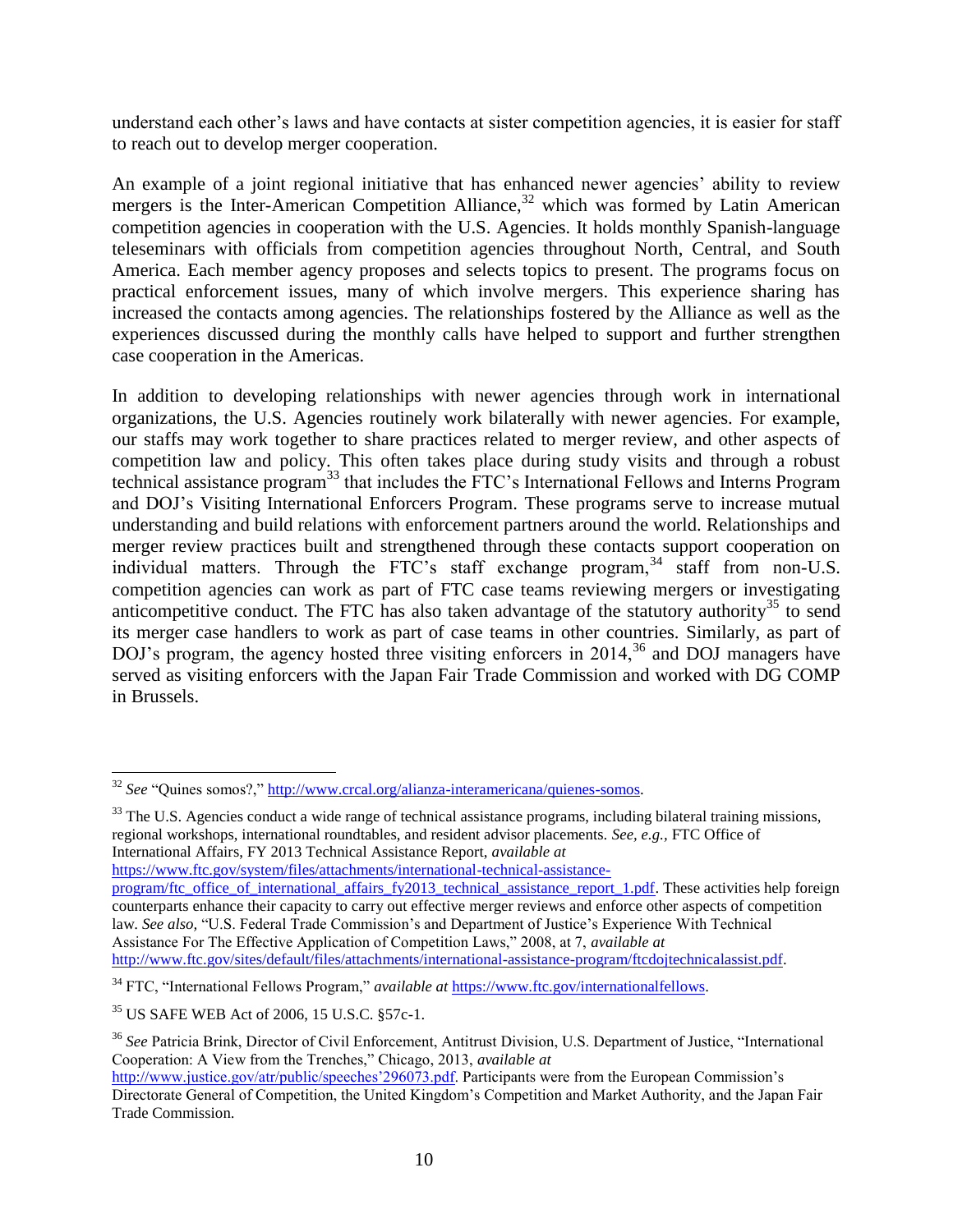# *3.1 Examples of merger cooperation in individual matters<sup>37</sup>*

While the majority of the U.S. Agencies' cooperation is with experienced competition agencies in developed countries, an increasing number of mergers are now being reviewed by both experienced and newer agencies. In recent years, the U.S. Agencies have cooperated with newer competition agencies in merger cases, including those in Brazil, China, Mexico, Singapore, South Africa, Turkey, Ukraine, and Venezuela. Case examples illustrate the increasing frequency and depth of cooperation with both more experienced and with newer competition agencies.

During its investigation of the proposed merger transaction between Western Digital and Hitachi Global Storage Technologies, the FTC cooperated with competition agencies in ten countries – Australia, Canada, China, the European Union, Japan, Mexico, New Zealand, Singapore, South Korea, and Turkey.<sup>38</sup> The extent of cooperation with each agency varied, generally depending on the nature of the likely competitive effects in the jurisdictions. The parties granted waivers on a jurisdiction-by-jurisdiction basis. The cooperation covered a range of topics including timing, market definition, theories of harm, and remedies. Bilateral discussions with some agencies also covered coordinating remedies to address competitive concerns in multiple jurisdictions. Not all of the investigating agencies required remedies.<sup>39</sup>

During its review of Thermo Fisher Scientific's acquisition of Life Technologies in 2013 and 2014, the FTC cooperated with nine competition agencies, including those in: Australia, Canada, China, the European Union, Japan, and Korea. Reviewing staffs discussed market definition, theories of harm, and analysis of competitive effects. The FTC coordinated its consideration of remedies with many of the agencies, including with the DG COMP, and both agencies approved the same divestiture buyer on the same day.<sup>40</sup> The FTC has cooperated closely with non-U.S. competition agencies on other recent matters, including Medtronic-Covidien, in which FTC staff cooperated with competition agencies in Canada, China, the European Union, Japan, and Mexico.<sup>41</sup>

In 2012, the DOJ cooperated closely with the DG COMP and the Canadian Competition Bureau (CCB) on their respective investigations of United Technologies Corporation's proposed

l

<sup>40</sup> Press Release, FTC, "FTC Puts Conditions On Thermo Fisher Scientific Inc.'s Proposed Acquisition of Life Technologies Corporation," January 31, 2014, *available at* [http://www.ftc.gov/news-events/press-](http://www.ftc.gov/news-events/press-releases/2014/01/ftc-puts-conditions-thermo-fisher-scientific-incs-proposed)

 $37$  The U.S. Agencies also cooperate on cartel and unilateral conduct matters, but provide examples of only merger cooperation in this paper.

<sup>&</sup>lt;sup>38</sup> Press Release, FTC, "FTC Action Preserves Competition in the Market for Desktop Hard Disk Drives Used in Personal Computers," March 5, 2012, *available at* [http://www.ftc.gov/news-events/press-releases/2012/03/ftc](http://www.ftc.gov/news-events/press-releases/2012/03/ftc-action-preserves-competition-market-desktop-hard-disk)[action-preserves-competition-market-desktop-hard-disk.](http://www.ftc.gov/news-events/press-releases/2012/03/ftc-action-preserves-competition-market-desktop-hard-disk)

<sup>&</sup>lt;sup>39</sup> Remedies were required by the FTC, DG COMP, China's Ministry of Commerce, the Japanese Fair Trading Commission, and the Korean Fair Trade Commission.

[releases/2014/01/ftc-puts-conditions-thermo-fisher-scientific-incs-proposed;](http://www.ftc.gov/news-events/press-releases/2014/01/ftc-puts-conditions-thermo-fisher-scientific-incs-proposed) Press Release, European Commission, "Mergers: Commission Approves General Electric as Purchaser Of Thermo Fisher's Divestment Businesses," 31 January 201<sup>[4]</sup>, *available at* http://europa.eu/rapid/press-release ip-14-97 en.htm?locale=en.

<sup>&</sup>lt;sup>41</sup> Press Release, FTC, "FTC Puts Conditions on Medtronic's Proposed Acquisition of Covidien," Nov. 26, 2014, *available at* [https://www.ftc.gov/news-events/press-releases/2014/11/ftc-puts-conditions-medtronics-proposed](https://www.ftc.gov/news-events/press-releases/2014/11/ftc-puts-conditions-medtronics-proposed-acquisition-covidien)[acquisition-covidien.](https://www.ftc.gov/news-events/press-releases/2014/11/ftc-puts-conditions-medtronics-proposed-acquisition-covidien)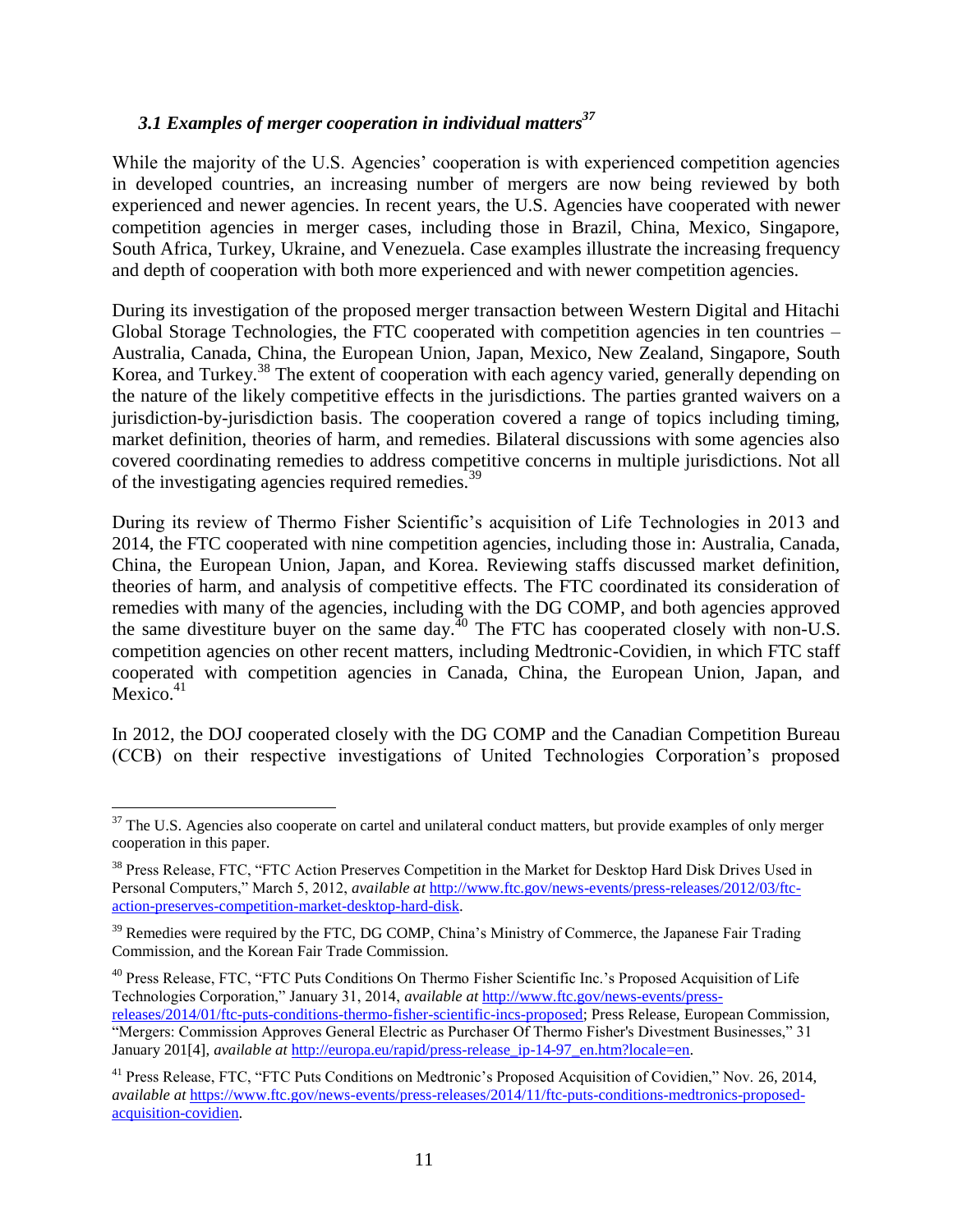acquisition of Goodrich Corporation.<sup>42</sup> The Division also discussed the transaction with other agencies, including the Federal Competition Commission in Mexico and the Council for Economic Defence (CADE) in Brazil. The \$18.4 billion merger was the largest in the history of the aircraft industry and involved several products. Cooperation, aided by waivers granted by the parties early in the investigation, was extensive. Calls between DOJ, DG COMP, and CCB occurred weekly, moving to almost daily and involved discussions of remedies and settlement terms. DOJ staff reviewed commitments obtained by the DG COMP to ensure that DOJ's relief would not impose conflicting remedies. The close collaboration between CCB, DOJ, and DG COMP enabled CCB to publicly state that it did not need to craft its own remedies because those achieved by the Division and the DG COMP resolved its concerns.<sup>43</sup> Coordination between DOJ and DG COMP went beyond the divestiture assets themselves – the agencies required the parties to coordinate all assets in the divestiture package, and also the optional supply and transition services agreements to ensure consistency. DOJ and DG COMP worked together to review and approve the acquirers of the assets required to be divested, and continued to work together on the implementation of the remedies, including coordinating on the selection of the monitor/trustee. The three agencies made announcements about the outcome of their investigations on the same  $day.<sup>44</sup>$ 

In 2014, DOJ reviewed Continental AG's proposed acquisition of Veyance Technologies for \$1.8 billion. As proposed, the acquisition would have left two dominant firms in the market for commercial vehicle air springs. The Division cooperated with the CCB, Brazil's CADE, and Mexico's Federal Competition Commission. Aided by waivers, the agencies' cooperation included frequent calls between our staff and the staffs of the other three agencies. Market conditions were similar in the U.S., Canada, and Mexico and the agencies' concerns centered on commercial vehicle air springs and barrier hose. With regard to commercial vehicle air springs, DOJ required a divestiture of a plant in Mexico and R&D, engineering and administrative assets in the U.S., as well as other tangible and intangible assets. DOJ also had concerns about barrier hose, which the parties alleviated by waiving exclusivity requirements that would have otherwise resulted in a loss of competition.<sup>45</sup> Mexico shared our concerns in air springs, which were resolved by the divestitures, and in barrier hose, which were resolved by the waiver of exclusivity requirements.<sup>46</sup> Canada took into consideration and relied upon the DOJ's remedy

 $\overline{a}$ 

<sup>&</sup>lt;sup>42</sup> Press Release, U.S. Dep't of Justice, "Justice Department Requires Divestitures in Order for United Technologies Corporation to Proceed with its Acquisition of Goodrich Corporation," July 26, 2012, *available at*  http://www.justice.gov/atr/public/press\_releases/2012/285420.htm.

<sup>&</sup>lt;sup>43</sup> Press Release, CCB, "Competition Bureau Statement Regarding United Technology Corporation's Acquisition of Goodrich Corporation," July 26, 2012, *available at* [http://www.competitionbureau.gc.ca/eic/site/cb](http://www.competitionbureau.gc.ca/eic/site/cb-bc.nsf/eng/03483.html)[bc.nsf/eng/03483.html.](http://www.competitionbureau.gc.ca/eic/site/cb-bc.nsf/eng/03483.html)

<sup>44</sup> *Supra* at n. 42, 43; Press Release, European Commission, "Mergers: Commission approves acquisition of aviation equipment company Goodrich by rival United Technologies, subject to conditions," July 26, 2012, *available at*  [http://europa.eu/rapid/press-release\\_IP-12-858\\_en.htm.](http://europa.eu/rapid/press-release_IP-12-858_en.htm)

<sup>45</sup> Press Release, U.S. Dep't of Justice, "Justice Department Requires Divestiture of Commercial Air Springs Business in Connection with Continental AG Acquisition of Veyance Technologies, Inc.," Dec. 11, 2014, *available at* [http://www.justice.gov/atr/public/press\\_releases/2014/310440.htm.](http://www.justice.gov/atr/public/press_releases/2014/310440.htm)

<sup>46</sup> Press Release, COFECE, "COFECE Grants Conditional Approval of the Continental Veyance Merger," Dec. 21, 2014, *available at* [https://www.cofece.mx/cofece/ingles/images/ingles/press\\_release/COFECE-029-2014.pdf](https://www.cofece.mx/cofece/ingles/images/ingles/press_release/COFECE-029-2014.pdf)